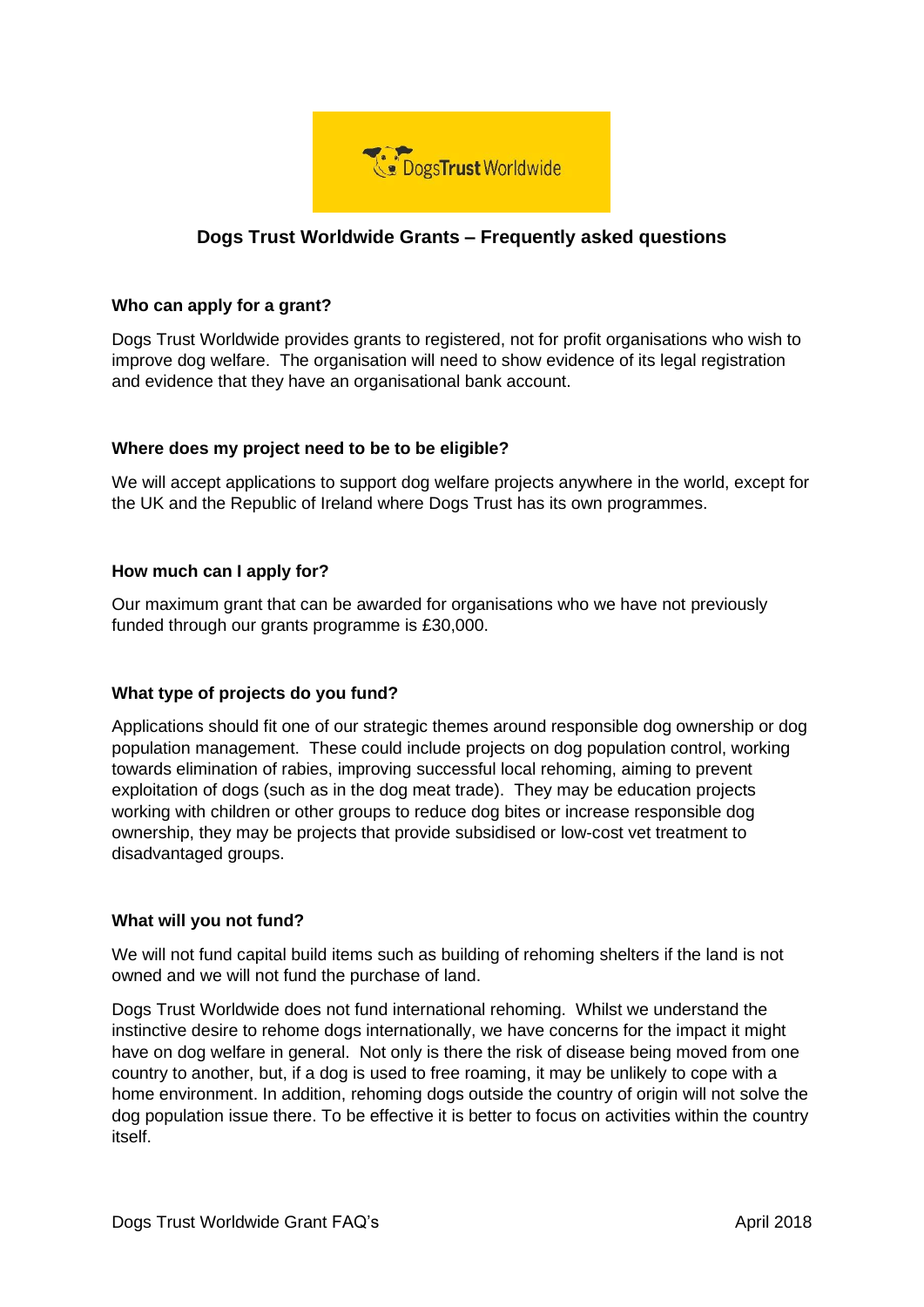Our Mission is: "Working towards the day when all dogs can enjoy a happy life, free from the threat of unnecessary destruction". Dogs Trust Worldwide will, therefore, not support organisations who euthanase healthy dogs. Health is defined by the WHO (OIE) as a 'state of complete physical, mental, and social well-being and not merely the absence of disease or infirmity'. The basis of welfare in all animals has been based broadly around the five freedoms. We prioritise dog welfare and quality of life above all.

#### **How do I apply?**

Application forms are available to download on our website (link). Only applications typed and submitted on our forms by email will be accepted. Please fill in the Part 1 form plus choose the relevant Part 2 form for the type of project for which you are applying. Note that if your project covers more than one area of work you may have to fill in more than 1 of the Part 2 project forms.

Completed forms should be emailed to: [international@dogstrustworldwide.com](mailto:international@dogstrustworldwide.com)

We aim to provide an email acknowledging receipt of your application within 3 working days. If you do not receive this acknowledgement, please email us and ask.

We will usually have further questions to ask of applicants following receipt of their application; these will be more detailed and aim to clarify areas of the project such as veterinary standards, educational materials, euthanasia and rehoming policies that are relevant to the project.

## **When can I apply and when will I hear?**

We have 3 rounds of grant funding a year, with each round having a closing deadline sometime in January, May and September. The exact next deadline date will be on our website. You can submit your application anytime; if you just miss one deadline your application will be carried forward for consideration in the next round.

We aim to let all applicants know the outcome within 3 months after the application deadline and we cannot speed up this decision-making process for individual applications. This is to make sure that we carry out all the necessary due diligence and treat all applicants fairly. Please be aware of this when you are considering applying.

We may wish to suggest adaptations or improvements to projects before making the grant. In some cases we will want to visit you before giving a final decision.

We will give feedback and advice to unsuccessful applicants in good faith, but the decision of our Grants Committee is final, and we will not get into detailed discussions about the decision.

## **What happens next if my application is successful?**

If an application is accepted, we will draft terms and conditions or a Memorandum of Understanding (depending on the size of the grant) to be signed by both parties. Money can be made available within one month of the application being approved, assuming the terms and conditions are agreed.